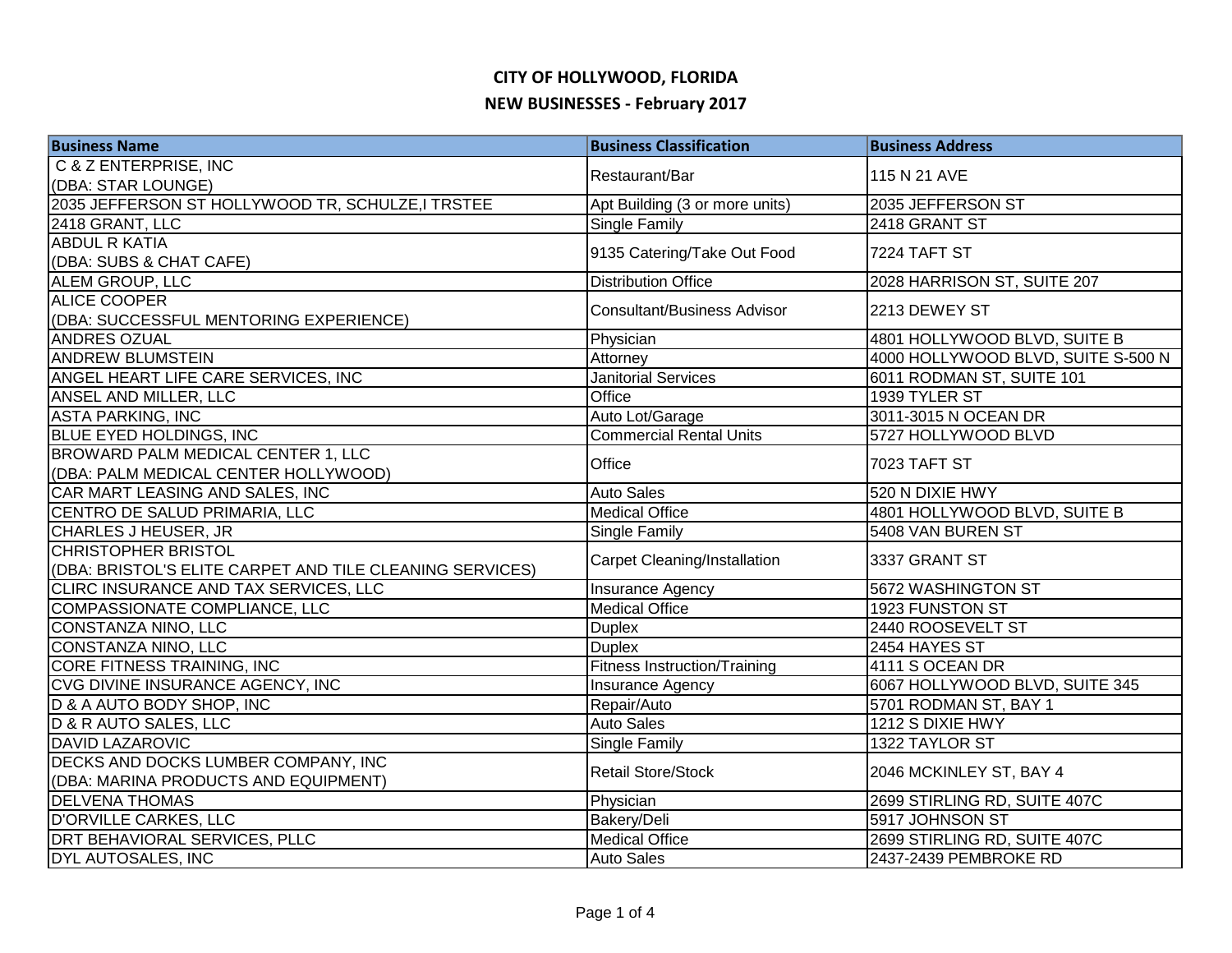| <b>Business Name</b>                           | <b>Business Classification</b>     | <b>Business Address</b>      |
|------------------------------------------------|------------------------------------|------------------------------|
| E & D INVESTMENTS, INC                         | Wholesale Merchandise              | 2011 LEE ST                  |
| (DBA: E & D TRADING)                           |                                    |                              |
| E & J TEXAS BBQ, LLC                           | Small Vendor/Mobile                |                              |
| ENL POMPONI AUTO REPAIR, LLC                   | Repair/Auto                        | 5653 DAWSON ST               |
| <b>ERIC ANSEL</b>                              | Attorney                           | 1939 TYLER ST                |
| <b>ERIC MUNOZ</b>                              | <b>Single Family</b>               | 2343 FARRAGUT ST             |
| EWWL REAL ESTATE, CORP                         | <b>Commercial Rental Units</b>     | 1120 N 14 AVE, UNIT 1-8      |
| <b>FAMSUN INVEST, LLC</b>                      | <b>Commercial Rental Units</b>     | 2022 HOLLYWOOD BLVD          |
| FINGERPRINT TECHNOLOGIES, INC                  | Office                             | 6011 RODMAN ST               |
| <b>FLAPAN, LLC</b>                             |                                    |                              |
| (DBA: PANERA BREAD)                            | Restaurant/Bar                     | 4931 SHERIDAN ST             |
| <b>FLORENCE KHAN</b>                           | <b>Duplex</b>                      | 1414-1416 N 59 TER           |
| <b>GARY CARL KORNFIELD</b>                     | Attorney                           | 4600 SHERIDAN ST, SUITE 203  |
| <b>GEORGIA L BEDFORD</b>                       | <b>Commercial Rental Units</b>     | 2219 HAYES ST                |
| <b>GLORIA THOMAS</b>                           | <b>Single Family</b>               | 5832 PLUNKETT ST             |
| <b>GOMEZ POOL SERVICES, INC</b>                | <b>Retail Store/Stock</b>          | 7232 TAFT ST, SUITE A        |
| H & E DEVELOPMENT, LLC                         | Contractor/General                 | 2700 HOLLYWOOD BLVD          |
| <b>HAIM AZIZY</b>                              | <b>Single Family</b>               | 1833 COOLIDGE ST             |
| <b>HEALTHY FOODS &amp; PRODUCTS, INC</b>       | <b>Distribution Office</b>         | 1948 HAYES ST                |
| HOLLYWOOD FAMILY FOOD MART, INC                | Grocery/Convenience Store          | 5659 JOHNSON ST              |
| <b>HONEY MILESTONE</b>                         | Physician                          | 1923 FUNSTON ST              |
| HPA BORROWER 2016 ML, LLC                      | <b>Single Family</b>               | 717 S HIGHLAND DR            |
| <b>ISAAC STERN</b>                             | Single Family                      | 3461 N 37 ST                 |
| JADE OCEAN 1206 CORP                           | <b>Condominium Rental</b>          | 3601 MONROE ST, #112         |
| <b>JAMEELAH TRIMBLE</b>                        | Physician                          | 2699 STIRLING RD, SUITE 407C |
| <b>JEFF KIJEK</b>                              | <b>Duplex</b>                      | 1718-1720 PLUNKETT ST        |
| JENKINS PAINTING OF FLORIDA, INC               | Contractor/Painting                | 3901 S OCEAN DR, #1D         |
| <b>JORGE GONZALEZ-VERANES</b>                  | <b>Single Family</b>               | 1415 MADISON ST              |
| JULISSA DESIGN, INC                            | Manufacturing                      | 3675 PEMBROKE RD             |
| <b>KINGSLEY CHIN</b>                           | Physician                          | 3816 HOLLYWOOD BLVD, #102    |
| <b>KT 1006, LLC</b>                            | <b>Duplex</b>                      | 2305-2307 MCKINLEY ST        |
| <b>KTR HOLLYWOOD, LLC</b>                      | <b>Commercial Rental Units</b>     | 3401 N 29 AVE                |
| <b>LEONARD BELL</b>                            | <b>Duplex</b>                      | 2322 CLEVELAND ST, #F-R      |
| LESS INSTITUTE CLINICAL, PLLC                  | <b>Medical Office</b>              | 3816 HOLLYWOOD BLVD, #102    |
| LIFE IS PRECIOUS ASSISTED LIVING FACILITY, LLC | <b>Residential Care Facilities</b> | 2527 JACKSON ST              |
| LIGHTHOUSE EXPRESS WORLD, LLC                  | <b>Warehouse Rental</b>            | 3880 N 28 TER                |
| <b>LILIEM LEVY</b>                             | <b>Commercial Rental Units</b>     | 505-515 N 21 AVE             |
| <b>LINDA GEORGE</b>                            | <b>Pressure Cleaning</b>           | 2234 ROOSEVELT ST            |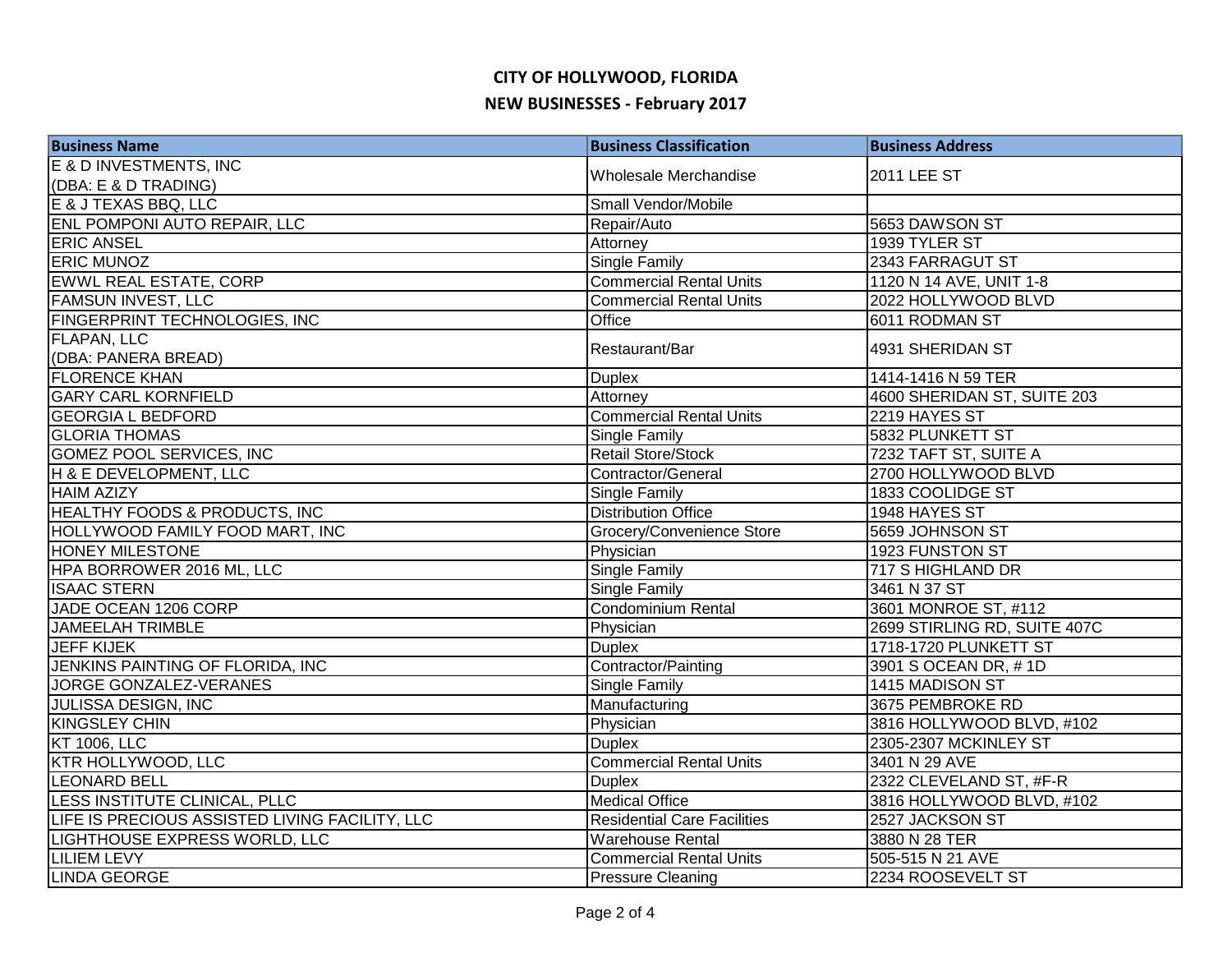| <b>Business Name</b>                      | <b>Business Classification</b>     | <b>Business Address</b>        |
|-------------------------------------------|------------------------------------|--------------------------------|
| LMH WORLDWIDE TRADING, LLC                | Import/Export                      | 3440 HOLLYWOOD BLVD, SUITE 415 |
| <b>MAGNUM TATTOO, LLC</b>                 | <b>Tattoo Shop</b>                 | 1948 TYLER ST                  |
| <b>MALACHI NEWTON</b>                     | <b>Retail Store/Stock</b>          | 1940 N 30 RD, BAY 144          |
| MAMA'S TASTE OF THE WORLD, INC            | Small Vendor/Mobile                |                                |
| <b>MARIA EUGENIA LIPSITZ</b>              | <b>Condominium Rental</b>          | 2200 PARK LN, #308             |
| <b>MARY NAPOLITANO</b>                    | <b>Duplex</b>                      | 919 N 17 CT, #1-2              |
| MHI HOTELS SERVICES, LLC                  | <b>Property Management</b>         | 4111 S OCEAN DR                |
| MIAMI MAX INVESTMENTS, LLC                | Apt Building (3 or more units)     | 1639 MADISON ST                |
| MICHEL AUTO REPAIR, CORP                  |                                    | 2223 PEMBROKE RD               |
| (DBA: HOLLYWOOD TIRES)                    | Repair/Auto                        |                                |
| MINT LEGAL SOLUTIONS, LLC                 | Office                             | 1926 HOLLYWOOD BLVD, SUITE 312 |
| MMG MARKET, INC                           |                                    | 2243 SIMMS ST                  |
| (DBA: ATLANTIC MEAT MARKET)               | Grocery/Convenience Store          |                                |
| MOHAMMAD JAVED                            | Single Family                      | 800 N 72 WAY                   |
| MOM DAUGHTER VARIETY STORE, LLC           | <b>Retail Store/Stock</b>          | 2132 WASHINGTON ST             |
| MRS AND MR HUTCHINS CLEANING SERVICE, LLC | <b>Janitorial Services</b>         | 2315 FARRAGUT ST               |
| MYERS WELLNESS GROUP, INC                 | Chiropractor/Chiropodist           | 1140 PAPAYA ST                 |
| <b>MYPLATEONLINE, LLC</b>                 | Office                             | 3500 MONROE ST, APT 105        |
| <b>NORMA GARCIA</b>                       | <b>Single Family</b>               | 1619 HOLLYWOOD BLVD            |
| OCEAN APPLIANCE SERVICE, INC              | Repair Service                     | 2854 STIRLING RD, SUITE G      |
| OMAR DARIO VILLABONA                      | Single Family                      | 2830 MONROE ST                 |
| <b>OSCAR A MERINO</b>                     | Single Family                      | 3022 PERRY ST                  |
| PHIL'S LAUNDRY HOLDINGS, LLC              | Laundry/Self Service               | 150 N STATE ROAD 7             |
| PINECREST ENTERPRISES, LLC                | <b>Single Family</b>               | 6205 FUNSTON ST                |
| PROFESSIONAL MOVERS AND MARKETING, INC    | <b>Moving Company</b>              | 3531 N 37 ST                   |
| <b>QUANTUM CONSULTANTS, INC</b>           | <b>Single Family</b>               | 5571 FLAGLER ST                |
| R & R GOLDMAN AND ASSOCIATES, INC         |                                    | 415 S STATE ROAD 7             |
| (DBA: DISCOVERY CLOTHING CO)              | <b>Clothing/Apparel Store</b>      |                                |
| <b>RECOVERY COACHING CENTER, INC</b>      | Office                             | 6011 RODMAN ST, #300           |
| <b>RONALD L. MILLER</b>                   | Attorney                           | 1939 TYLER ST                  |
| ROUND THE CLOCK CHILD CARE, INC           | <b>Consultant/Business Advisor</b> | 2808 N 46 AVE, E-248           |
| (DBA: FORECLOSURE REPORTING SERVICE)      |                                    |                                |
| <b>SHARON ESTUPINAN</b>                   | Single Family                      | 3909 N 30 WAY                  |
| SIMPLIFY YOUR LIFE PERSONAL SERVICES, INC | <b>Consultant/Business Advisor</b> | 1949 TAYLOR ST, #10            |
| <b>SKY BEACH HALLANDALE, LLC</b>          | Restaurant/Bar                     | 4111 S OCEAN DR, 9TH FLOOR     |
| (DBA: TERRAZAS AT HYDE)                   |                                    |                                |
| <b>SKY BEACH HALLANDALE, LLC</b>          | Restaurant/Bar                     | 4111 S OCEAN DR, GROUND FLOOR  |
| (DBA: TERRAZAS AT HYDE)                   |                                    |                                |